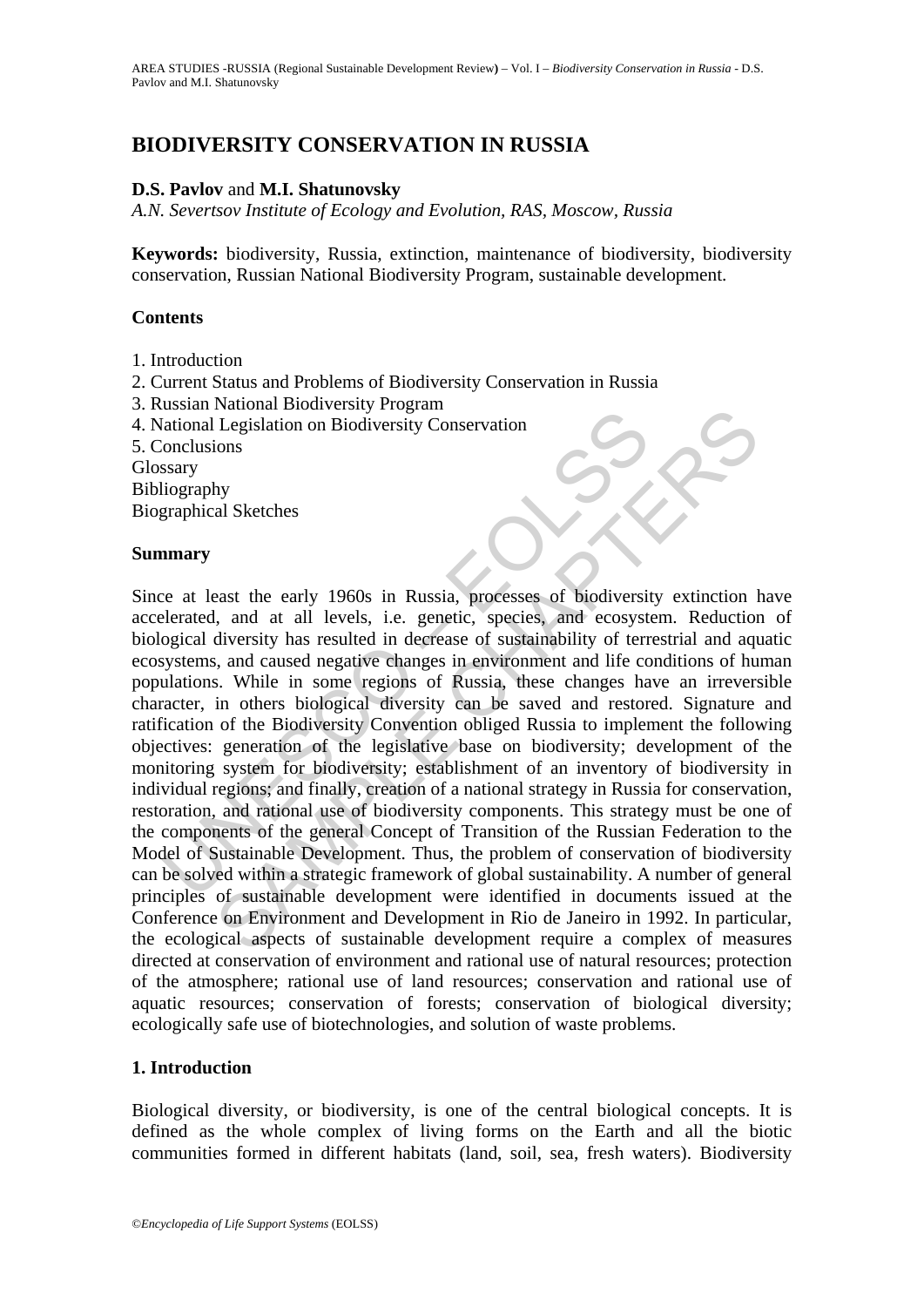both maintains and is maintained by a balance of natural processes, and the functioning of the Earth's biosphere. Diversity determines operation of mechanisms of stability of life at all levels—from molecule to ecosystem. Biological diversity is the main output of the evolutionary process.

All living organisms are natural biological resources that in turn help to create conditions for life on the Earth, including human beings. Maintenance of biodiversity is of vital importance for both present and future generations. Decrease of biodiversity would result in severe ecological problems and raise moral/esthetic consequences for human populations. It can be considered as a global problem, as important as destruction of the ozone layer or increase of carbon dioxide  $(CO<sub>2</sub>)$  concentration in the atmosphere.

For the last 65 years extinction of plants and animal species has been proceeding at an elevated level. Degradation of many valuable communities has also been observed, mostly associated with the increasing impact of human activity on the biosphere.

For the last few decades, the rate of species extinction has been, on average, five times the background rate. Taking into account that the average period of existence for each species on the planet is about 4 million years, the theoretical average rate of extinction must comprise four species per year, for a total number of species of about 10 million. However, in the very near future, according even to the most modest estimates, about 50 000 species will die out each year. It is even possible that we could lose about half the current species diversity of terrestrial organisms in the next fifty years.

Three main reasons are usually emphasized when giving arguments about the extreme importance of halting the processes of biodiversity reduction.

the last 65 years extinction of plants and animal species has bee<br>ated level. Degradation of many valuable communities has altly associated with the increasing impact of human activity on the<br>the last few decades, the rate t 65 years extinction of plants and animal species has been proceeding a<br>vel. Degradation of many valuable communities has also been obser<br>coiated with the increasing impact of human activity on the biosphere.<br>
few decades The first reason (or more exactly a group of reasons) is associated with the possibility of destruction of ecosystems and biospheric functions. These functions provide for optimal gas content of the atmosphere, biological purification of fresh waters, maintenance of the ability of ecosystems to transform solar energy into the chemical energy needed by living organisms, absorption of polluting substances and consequent purification of different habitats, preservation of soil cover and soil fertility, regulation of microclimate, etc. Ecologists have always connected stability of ecological systems with diversity. Even today it is well known that biological diversity influences ecosystem functioning, i.e. reduction of biodiversity destroys structural and functional relations in ecosystems, leads to changes in, and in extreme situations, destruction of communities.

The second reason to conserve biodiversity is associated with the commercial value of living organisms. Humans use plants and animals for production of food, medicine, clothes, construction materials, etc. Furthermore, the products of photosynthesis provide people with their main source of energy. Humans rely on only about thirty species of plants, in a variety of genetic forms. This number could potentially be multiplied a thousand fold by utilizing wild species of plants for food production, until their extinction.

The possibilities of medicine production from the 250 000 species of wild plants are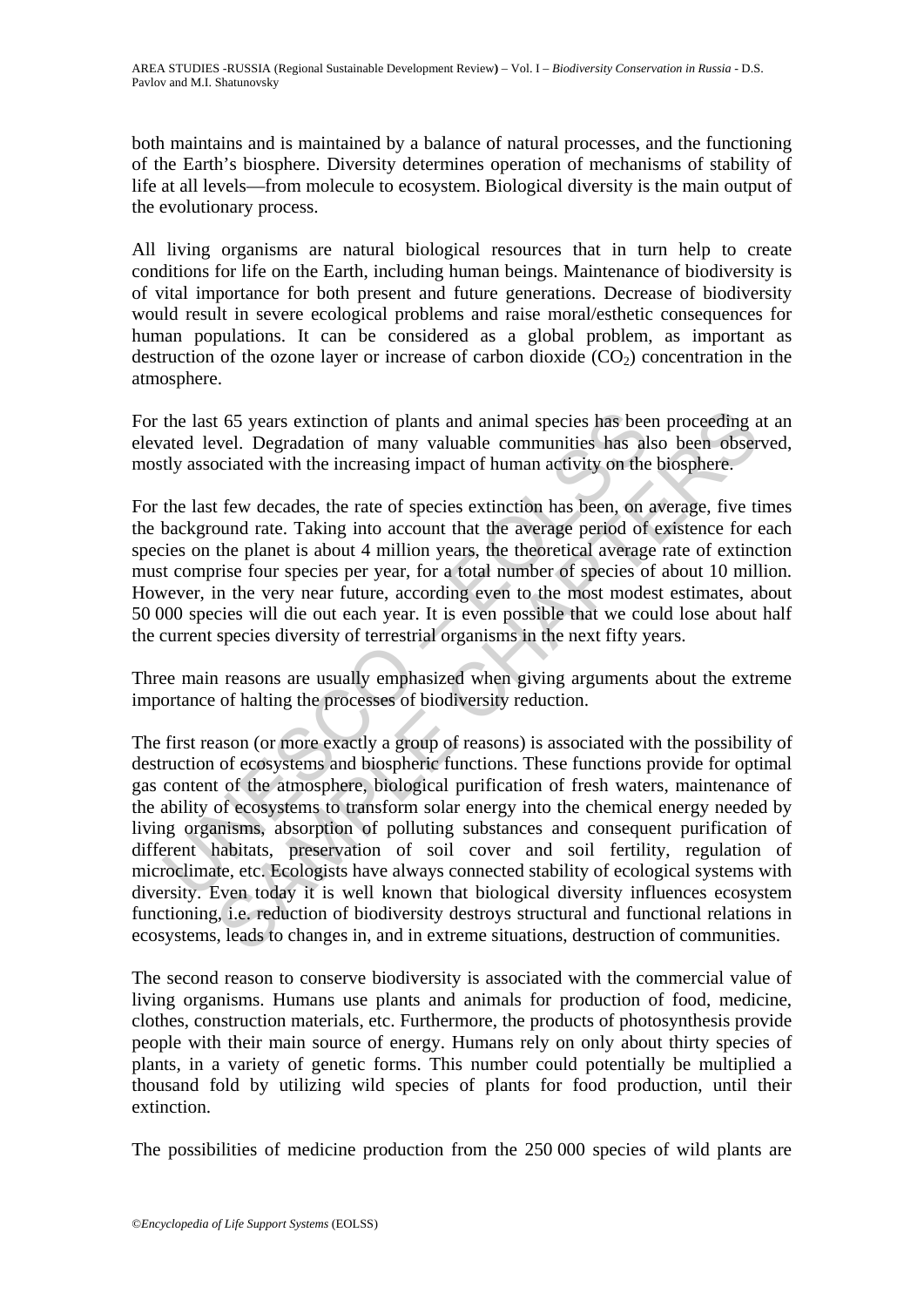almost unlimited. Humans currently only use 10 000 species of plants in medicine.

The third reason for biodiversity conservation is moral and esthetic. In only fifty years, the human population has doubled and has now reached 6 billion. *Homo sapiens* is clearly the dominant species on the Earth. As a result of human activity one third of the forests has been destroyed, about one fourth of the soil cover has been exhausted, the ozone layer has been depleted, concentration of carbon dioxide keeps on increasing in the atmosphere, and hundreds of thousands species of living organisms have died out. As humans are only one component of the planet they carry a moral responsibility for the state of the biosphere, especially as long as it is the only place where people can exist.

All the above indicate why the problem of biodiversity conservation has become the focus of attention of the world community and international organizations. In 1992 at the UN Conference on Environment and Development in Rio de Janeiro the world came together to debate environmental protection. The Convention on Biological Diversity was accepted and signed by 160 nation states, including Russia. In the first half of 1995, both chambers of the Russian Parliament ratified this Convention.

Is of attention of the world community and international organiz<br>
UN Conference on Environment and Development in Rio de Jane<br>
ther to debate environmental protection. The Convention on B<br>
accepted and signed by 160 nation tention of the world community and international organizations, In 199<br>Inference on Environment and Development in Rio de Janeiro the world cobate<br>evaluations of the world content and Development in Rio de Janeiro the worl All the human commercial activity that negatively affects biodiversity or the state of biological resources, and indeed the biosphere, can be examined by taking Russia as an example. Over the last half century in Russia, the processes of biodiversity extinction have intensified at all levels (genetic, species, and ecosystem). Reduction of biological diversity has resulted in decrease of stability of terrestrial and aquatic ecosystems, and has caused negative changes to the environment and quality of human life.

While in a number of regions of Russia, these changes are irreversible, in others biological diversity can still be saved and restored.

# **2. Current Status and Problems of Biodiversity Conservation in Russia**

The vertebrate fauna of Russia includes over 1300 species, falling into six classes. This constitutes about 2.7% of global diversity.

Mammals are the best-known group of vertebrate animals in Russia. The number of species accounts for about 7% of the world mammalian diversity. The highest species richness occurs in the Northern Caucuses, southern Siberia, and southern Far East.

The bird fauna of Russia (732 species) comprises 7.6% of their global diversity; the reptile fauna (75 species) constitutes 1.2%, and amphibians (27 species) 0.6%. Cyclostomes (lampreys) are represented in Russia by eight species, which corresponds to 40% of their global diversity. The total fish and cyclostome fauna comprises 351 freshwater, semi-migratory and migratory species, and over 400 species are found in coastal waters.

No official and reliable information on invertebrate fauna in Russia is available at present. Hence, only a rough estimate can be made of the number of invertebrate species, i.e. 130 000 to 150 000.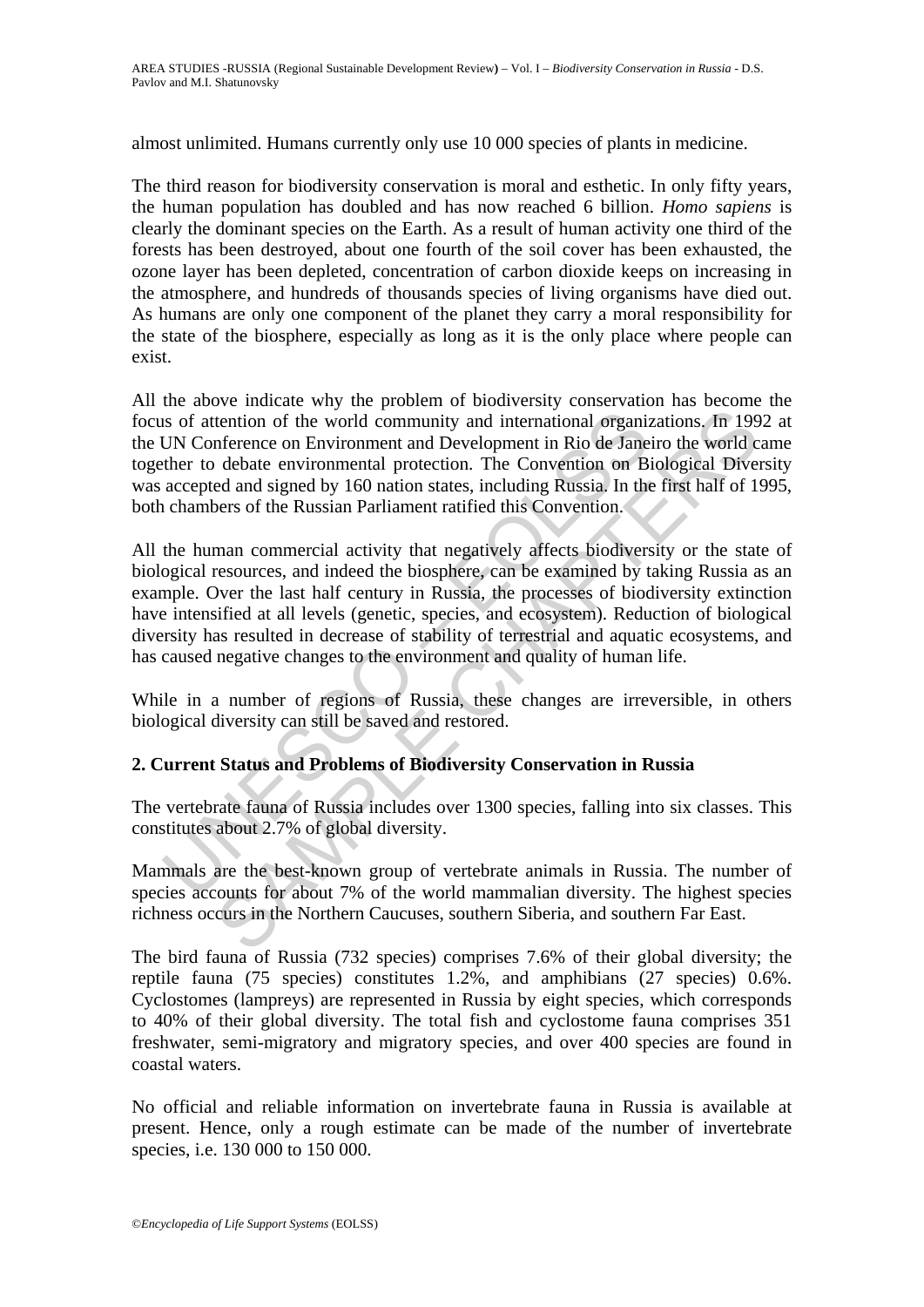In Russia about 11 400 species of native and alien vascular plants belonging to 1488 genera and 197 families have been presently registered. Of these abut 20% of the species are endemic to Russia. The total number of bryophyte species in Russia is 1370.

Over 9000 species of marine, freshwater, and soil algae (macro- and microphytes) are found in Russia. This is about one forth of the world algae.

The Russian lichen flora contains about 3000 species, and the total number of fungi species (mixomycetes, oomycetes, macromycetes, and ustilaginaceae) is about 1200 species.

All existing domestic animal and plant breeds are registered in special catalogues: the State Catalogue for Protected Advances in Breeding and the State Catalogue for Advances in Breeding Approved for Practical Implementation. The number of domestic animal breeds and plant sorts recorded in the State Catalogue of Breeding Advances of the Russian Federation for November 1997 comprises 454 species and groups of domestic animals including 129 under protection, and 30 119 varieties of cultivated plants of which 375 are protected.

rances in Breeding Approved for Practical Implementation. The n<br>and breeds and plant sorts recorded in the State Catalogue of Bre<br>Russian Federation for November 1997 comprises 454 speciestic animals including 129 under p in Breeding Approved for Practical Implementation. The number of domeds and plant sorts recorded in the State Catalogue of Breeding Advance des and group in Federation for November 1997 comprises 454 species and group: ne **Biodiversity conservation through protecting areas:** Protected areas in Russia occupy about 2% of its total territory. They are represented by 95 reserves (310 265.5  $km<sup>2</sup>$ ) and 33 National Parks (66 451.4 km<sup>2</sup>). There are also about 1600 state game reserves (up to  $600\,000\ \text{km}^2$ ) and over  $8000$  natural monuments. Floral abundance of individual protected areas and National Parks varies from 300 to 1500 species of vascular plants. That constitutes 30–80% of the total composition of a region. At present there are only 40–50% of vascular plants conserved in reserves out of the list recorded in the Red Data Book, that of mosses is 36%, and of lichens 86%. Russian reserves protect 87% of the terrestrial mammal fauna including 37 species from the Red Data Book, 92% of amphibians (3 from the Red Data Book), 73% of reptiles (6 from the Red Data Book) and 83% of birds including 60% of species from the Red Data Book. Protected areas are considered to include 60–70% of landscape diversity. Out of 58 Russian biogeographic regions, ten still have no reserves or National Parks. Not all phytogeographic regions are provided with protected areas.

**Conservation of rare and endangered species:** The department of biodiversity conservation of the State Committee of Environmental Protection of Russia, together with the Russian Academy of Sciences, has prepared a list of rare and endangered animals for a new edition of the Red Data Book. It includes 65 mammal species, 123 species of birds, 20 species of reptiles, 8 species of amphibians, 44 fish species, 13 worm species, 44 mollusks species, and 94 insects. Conservation and restoration of rare and endangered species are performed *in-situ* (in reserves, National Parks, game reserves) and *ex-situ* (in zoos, botanic gardens, breeding farms, and arboreta). Yet, many species have dropped out of various forms of protection and this is why it is still important to keep on expanding a network of protected areas and setting up special breeding centers for rare species, geared to re-introduction to the wild.

**Biodiversity conservation in forestry:** The forest fund of Russia comprises 11.81 million  $km<sup>2</sup>$ . Protection of forests is performed in accordance with the Forest Code of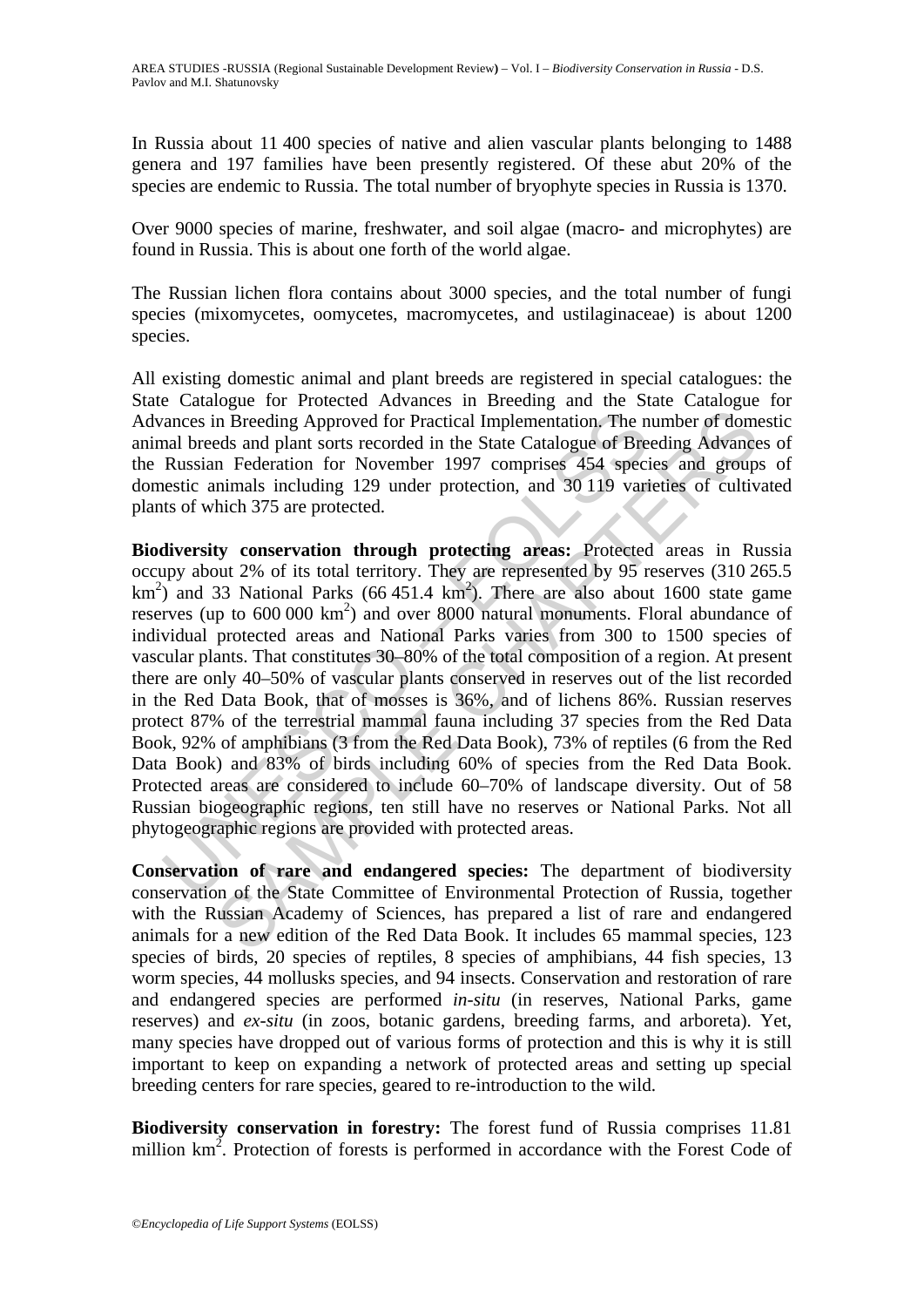the Russian Federation of 1997. In Russia the number of forest-dependent plant and animal species includes 847 species of trees and shrubs; 1438 species of grasses and herbs; 212 species of fungi; 127 species of mammals; 158 birds (the data may be defined more precisely later). Forest habitats are typical of 80 and 257 representatives of fauna and of flora, respectively, from the Red Data Book. Most Russian reserves are located in the forest zone; hence biodiversity conservation here is more satisfactory than in other biomes. For the Russian Federation National Report on Criteria and Indicators for the Conservation and Sustainable Management of Temperate and Boreal Forests (Montreal Process, July, 1997), the Russian Party prepared statistical and analytical materials, which incorporate data on the criterion "Biological Diversity Conservation". It indicates that landscape and biological diversity has been studied insufficiently and requires a full inventory. That can be fulfilled through regular forest area arrangement (once in 10–15 years) and state registration of forest fund, i.e. a national inventory of forests (once every 5 years).

sts (once every 5 years).<br>
ting management and game animal protection: Hunting land<br>
trea of 1.5 billion hectares. About 60 species of mammals and 7<br>
traje regular prey of commercial and amateur hunting, inhabit the<br>
sian every 5 years).<br>
ananagement and game animal protection: Hunting lands in Russia occurs<br>
1.5 billion hectares. About 60 species of mammals and 70 species of blar<br>
progress. About 60 species of mammals and 70 species of bla **Hunting management and game animal protection:** Hunting lands in Russia occupy an area of 1.5 billion hectares. About 60 species of mammals and 70 species of birds, being regular prey of commercial and amateur hunting, inhabit the territory of the Russian Federation. Since 1994 the Russian Federal Government has entrusted hunting resources and management to the Department of Hunting Resources Protection and Rational Use under the RF Ministry of Agriculture. The State Service for Hunting Resource Registration of the above Department performs an annual census of the main species of game animals, both in individual regions and throughout Russia.

Data of the Russian Federation State Service for Hunting Resource Registration reveal a decline in abundance of some valuable species of game animals since the early 1990s. This was especially pronounced in the center and south of European Russia. On the whole in Russia, the abundance of game animals has reduced, but not so dramatically. It varied within natural limits of abundance fluctuations, and the observed reductions were probably caused by the unfavorable weather conditions that prevailed in most parts of Eurasia during 1992 to 1995.

**Conservation of biodiversity of marine and inland waters:** The level of investigation of Russian marine biodiversity is still quite low. The Black, Azov, Baltic, White and Barents Seas, and individual parts of the Sea of Japan have been studied better than others. There is still no single organization responsible for conservation and management of marine biological resources. In addition to high fishing pressure, in recent years marine ecosystems have been experiencing a significant impact from companies that carry out oil and gas prospecting and extraction. There is a danger of losing unique marine ecosystems as a result of construction of oil pipelines and tanker transportation in both southern and northern seas. Introduction of invertebrates and fishes has also been happening without any attempt at control. This situation demands the development of a network of marine reserves and expansion of existing protected areas, and also completion of an inventory of marine biodiversity. Fresh waters in Russia are experiencing drastic anthropogenic impacts, such as pollution, transformation, flow reduction, etc. Their ecosystems, flora and fauna are dramatically altering, and the status of a number of species is considered very grave (especially for fishes such as sturgeon, salmon, etc.).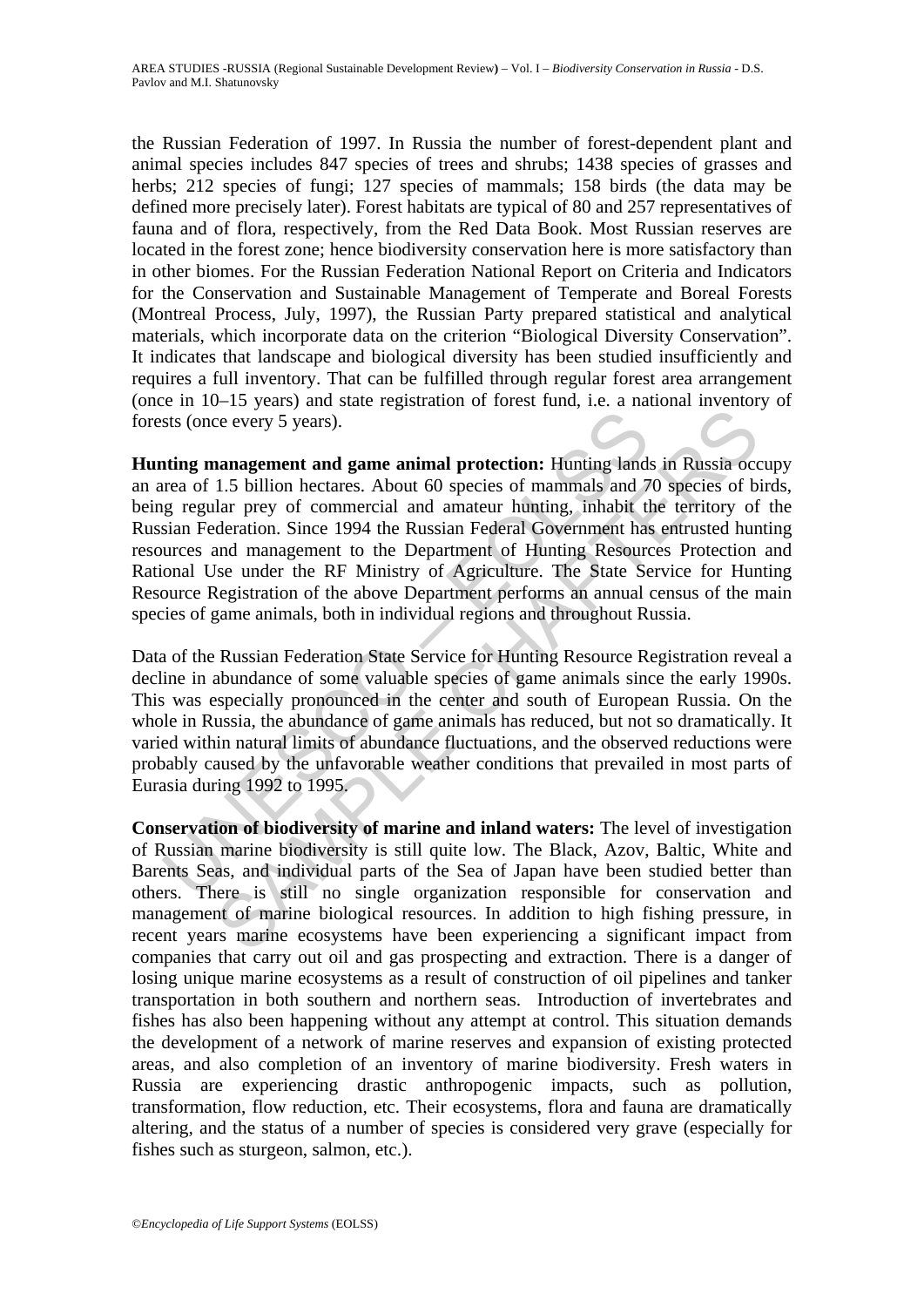- -
- -

# TO ACCESS ALL THE **15 PAGES** OF THIS CHAPTER, Visit[: http://www.eolss.net/Eolss-sampleAllChapter.aspx](https://www.eolss.net/ebooklib/sc_cart.aspx?File=E1-56-08)

#### **Bibliography**

Amirkhanov A. M., ed. (1997). *The First National Report of Russian Federation. Biodiversity Conservation*, 157 pp. Biodiversity Conservation Center of SEU, Moscow, Russia. [This is a review of results concerning biodiversity study in Russia over the last 40 years.]

Huston V. F. (1994). *Biological Diversity*, 981 pp. Cambridge University Press. [This is a review of methods for study and monitoring of biodiversity.]

Pavlov D. S., Savvaitova K. A., Sokolov L. I., and Alexeev S. S. (1994). *Rare and Endangered Animals*, 332 pp. Higher School, Moscow, Russia. [This presents a discussion of rare and endangered species of animals all over the world and discusses some approaches to their conservation.]

Raven P. H. and Wilson E. O. (1992). A 50-year plan for biodiversity surveys. *Science*, **258**, 1099–1110. [This work is devoted to general exploration of the biodiversity of the Earth.]

Watson R. T. and Heywood V. H. (1995). *Global Biodiversity Assessment*, 1140 pp. United Nations Environmental Programme, ed. England. [World summary on different aspects of study and use of biodiversity.]

#### **Biographical Sketches**

Framin, 127 pp. Doouvelay Conselv and Center of DEO, Moscow, Russian<br>
is concerning biodiversity study in Russian over the last 40 years.]<br>
on V. F. (1994). *Biological Diversity*, 981 pp. Cambridge University Press<br>
ods f 1.19 pp. Blowtensity Conservation Center to Sect. *whoscow, Kussia*. [1111s is a review,  $\sum_{i=1}^{\infty}$  For production (1984). *Bloofogical Diversity*, 981 pp. Cambridge University Press. [This is a review),  $\sum_{i=1}^{\infty}$ **Dmitrii Sergeevich Pavlov** was born in Moscow in July, 1938. He graduated from Moscow State University in 1960. He has the following scientific degrees: Candidate of Biological Sciences, Moscow State University (1966), Doctor of Biological Sciences, Moscow State University (1977). He worked as Senior Research Assistant (1960); Junior Scientific Researcher (1963); Senior Scientific Researcher (1969); Deputy Director of Science of the Institute of Evolutionary Morphology and Animal Ecology, Soviet Academy of Sciences (1976); Professor of Ichthyology of Moscow State University (1984); Head of Laboratory of Behavior of Lower Vertebrates in A.N. Severtzov Institute of Ecology and Evolution (1986), and Corresponding Member of the Russian Academy of Sciences (1987). His present positions include: full member of the Russian Academy of Sciences (since 1992); Deputy Academician-Secretary of the Department of General Biology, RAS (since 1997); Director (since 1998) of A.N. Severtzov Institute of Ecology and Evolution, Russian Academy of Sciences. 33 Leninsky Prospect, Moscow; Head of the Department of Ichthyology (since 1986) of the biological faculty, Moscow State University. He also took part in different spheres of social activities: Chair of the Council on Problems of Hydrobiology and Ichthyology of RAS (1982); Member of the European Ichthyological Union (1987); Chairman of the Russian Federal Program on Biodiversity (1994); Vice-President of the American Society of Wild Salmon (1995); Deputy Chair, Russian MAB Committee (1998); Deputy Editor-in-Chief, *Journal of Ichthyology* (Russia) (1983); Editor-in-Chief, *Russian Journal of Aquatic Ecology* (1992); Editor-in-Chief, *Biology of Inland Waters* (1997). His total number of publications is about 300, including several books: (1) *Biological Foundation of Fish Behavior Management in Water Flow*. Nauka Publishers. Moscow, 1979 (in Russian); (2) *Downstream Migration of Young Fishes in the Volga and Ili Rivers*. Nauka Publishers. Moscow, 1981 (in Russian); (3) *Rare and Endangered Animals (Fishes)*. Vysshaya Shkola Publishers. Moscow, 1994 (in Russian); (4) *The Diversity of Fishes from Taimyr Peninsula*. Nauka Publishers. Moscow, 1999 (in Russian); and special issues: (5) *Structures Assisting Fish Migrations*, FAO, Rome, Italy. Fisheries Technical Paper 308, 1989 (in English). The scope of his scientific interests includes: ichthyology, ecology, behavior, migration, biodiversity, and protection of fishes on dams and water intakes.